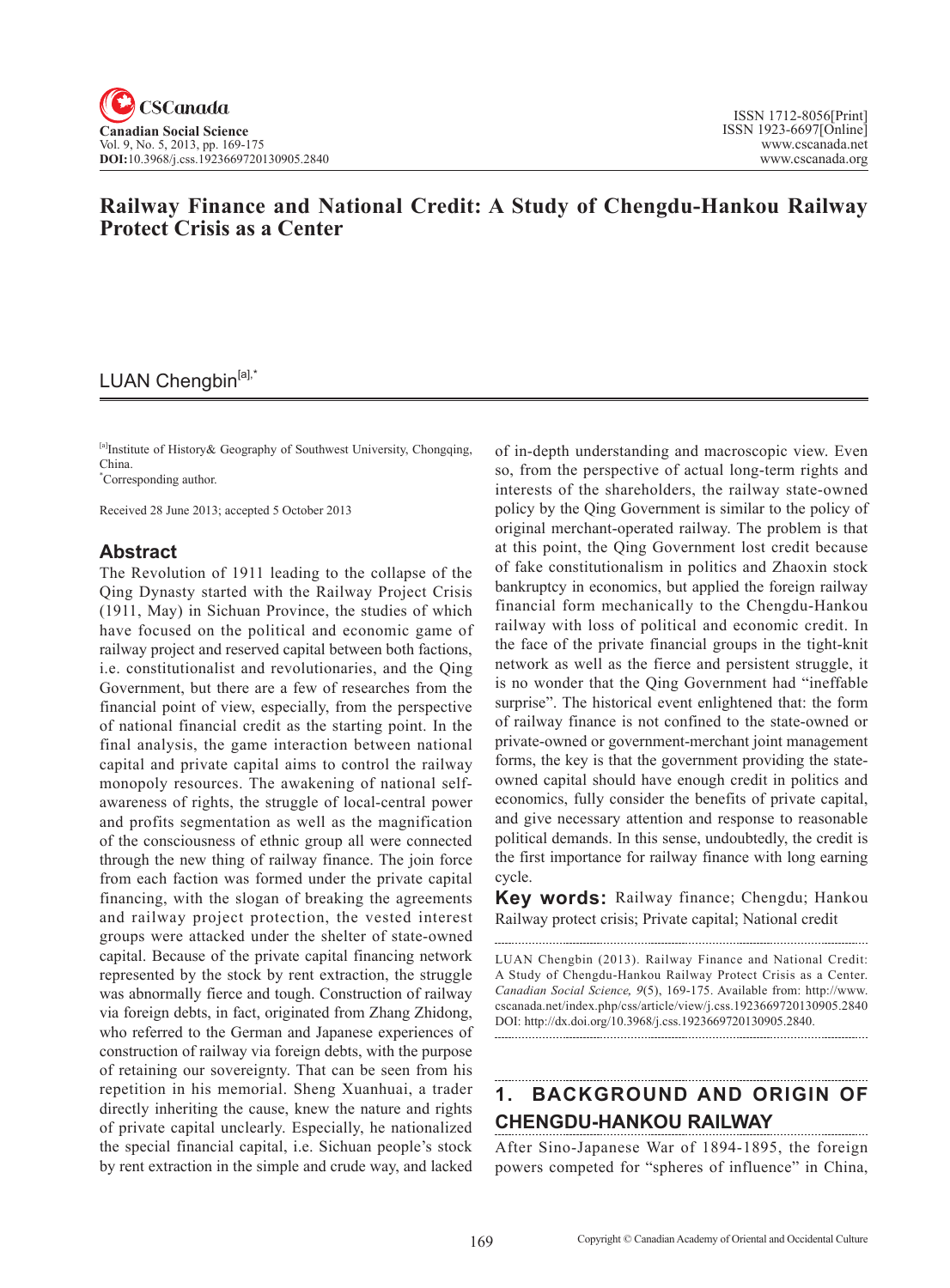plundering the sovereignty of Chinese railway. In the eyes of the foreign powers, Sichuan Province is abundant in natural resources and populous, and is a wide place where they dumped the goods and exported the capital. At that time, the foreign powers were eager to open the railway channels entering into Sichuan Province from two directions. The first direction is from the south of Burma and Vietnam via Yunnan Province to Sichuan Province. After taking the building rights of Yunnan-Burma railway and Yunnan-Vietnam railway respectively, Britain and France attempted in vain to extend the railway to Chengdu and Chongqing of Sichuan Province, and then connected it to the railways in the Yangtze River Basin. The second direction is from the southeast coast area of China to the Central China, and then to build the railway from Hankou to Sichuan Province. This was the reason why the foreign powers vainly attempted to build Chengdu-Hankou railway in haste. "On China's economic and political infiltration, the struggle between foreign powers is firstly embodied in the aids to their own industrial enterprises (for example, the suppliers of railroad tracks, locomotive or carriages) by the governments of the western countries. Secondly, since 1890, the financial factor began to occupy the leading position, and the capital output belonging to the imperialist essential characteristics can invest huge capital in the railway, to generate considerable benefits. The fierce competition between multinational banks and financial groups involves that their governments in the investment, leading to the formation of financial unions, but these financial unions do not always coincide with the political unions" (Marchisio, 2009, p.6). "Since 1902, the understanding of each country in the Chinese railway issue was subject to the world political struggle. We can see the reconciliation between France and Britain, as well as the confrontation between Britain and Germany, Russia and Japan. After realizing that the diplomatic feud makes their works paralyze in China, the industrialists finally constituted an international financial syndicate from 1908 to 1911 though overcoming all kinds of difficulties, to control the financial, industrial and railway construction in China (Marchisio, 2009, p.7).

Under the domestic strife and foreign aggression, the Qing Government announced that the construction of railroads was the "self-improvement policy", took the whole situation into account and plan accordingly, and "implemented the policy in sequence" in the  $24<sup>th</sup>$  year of Guangxu Emperor's reign (1898). After the Boxers Movement, the Qing Government announced starting a thorough reform, implemented the "New Policy". Under the pressure of people voice asking for self-preservation of economic rights and self-built railway, the Qing Government decided to open the railway right to the private capital. It was under this situation that Xi Liang, New Governor of Sichuan Province, put forward a proposal on building Chengdu-Hankou railway by ourselves.

In June 1903, Xi Liang was transferred from Rehe Commander to Governor of Sichuan. According to the agreement reached by Xi Liang and Zhang Zhidong, Governor of Hunan and Hubei, in Beijing, the petition dated of July 8 was that "the Chengdu-Hankou railway company will be constructed by us, to utilize the economic source and retain our sovereignty" (*Posthumous Manuscript of Xi Liang of No. 3 Institute of History of Chinese Academy of Sciences*, 1959, p.455). Guangxu Emperor asked the Ministry of Foreign Affairs for discussion on it, and the Ministry of Foreign Affairs presented a memorial to Guangxu Emperor for agreement. In September of the same year, Xi Liang arrived at Chengdu, after preparation, the government-run Chengdu-Hankou Railway Head Office was founded in Chengdu in January 1904, namely, in December of the  $29<sup>th</sup>$  year of Guangxu Emperor's reign. Xi Liang proposed in his memorials of establishment of Chengdu-Hankou Railway Corporation, "the state establishes the company, offers shares to the Chinese people, and preserves the economic rights by ourselves." and the principle of "do not offer shares to foreign countries, and do not contract foreign loans" (*Posthumous Manuscript of Xi Liang of No. 3 Institute of History of Chinese Academy of Sciences*, 1959, p.455). Xi Liang's suggestion received the thumbs-up and approval from the Qing Government, this principle resisted foreign aggression but cannot resolve the conflict between officials and civilian. Because "the Sichuan section of Chengdu-Hankou Railway was arduous and long. As estimated at that time, it cost at least fourteen million liang silver. The capital of independent state and salt taxes were collected and paid individually, and each proceeds had a special purpose. As the statistics showed, the annual revenue of Sichuan Province was sixteen million or seventeen million liang silver, how to raise such a huge capital?" (*Posthumous Manuscript of Xi Liang of No. 3 Institute of History of Chinese Academy of Sciences*, 1959, p.455). When raising railway funds, "after investigation of raising railway funds, there are two ways, namely, stocks for subscription and stocks by rent extraction. Both of them must be transacted separately, and can be implemented in parallel" (Marchisio, 2009, p.7). "All households having their own properties and lands, no matter by what kind of way, such as ancestral heritage, self-purchase, donating, self-cultivating, renting land and collecting rents, more than 10 dan of grains, were taxed by 3% of actual annual revenue. If the households collect the rent of 100 dan of grains, they were taxed 3 dan of grains. It is calculated in such sequence, regardless of public property or temple land. If the households collect the rent of less than 10 dan of grains, they were not taxed" (Marchisio, 2009, p.7).

Two principles of building the Sichuan railway proposed by Xi Liang are the "self-management" and "government-run". "Self-management" means the Chinese people independently construct the railway; "governmentrun" means the railway company is manipulated by the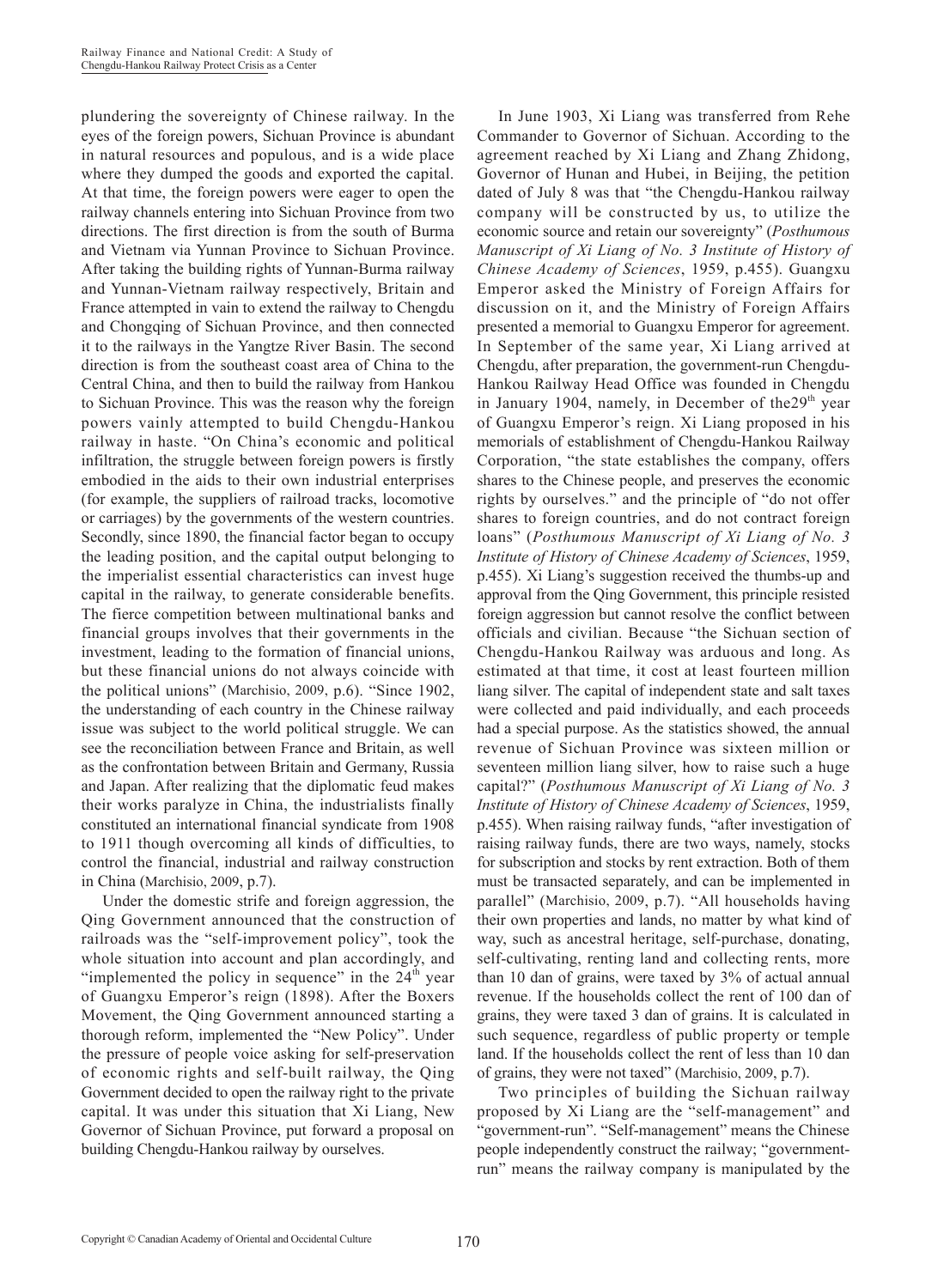government. As Article 24 of Chapter Three "Stock by Rent Extraction" in *Articles of Association of Chengdu-Hankou Railway Head Office for Flotation* states, "everyone involved in stocks by rent extraction shall comply with Article 16 of Articles of Association, but cannot intervene in the railway rights of our company because of stocks of rent extraction" (Dai, 1959, pp.9-10).

As a result, the government-run Chengdu-Hankou Railway Head Office operated completely according to the regulations in the official circles, and the Sichuan people had no right to enquire the corporation business. The president of the railway company was appointed by the governor and acted by the officials from the lower departement, and most of clerks were also the candidates for officials, but the Sichuan people paying the share capital had no right to enquire the corporation business. Until October 1904, the Chengdu-Hankou Railway Corporation was in the state that the capital cannot be raised completely for a long time, and the project cannot commence for a long time. "The Chengdu-Hankou Railway Corporation was founded norminally". "The company has its name but no capital, existing in name only" (Dai, 1959, pp.9-10). In July 1905, because of lots of malpractices in the process of raising capital, the public opinion was in a very disturbed state. Under the request of all parties, Xi Liang changed the nature of the company to the "official-merchant joint management", so as to reconcile the conflicts between officials and merchants, and respectively appointed an official and a merchant as Executive Officer. The Sichuan Railway Corporation was changed into a company jointly managed by officials and merchants in the name, but the real power was in the hands of the officials, so the changed company was same as the previous company. As Article 16 of *Articles of Association of Chengdu-Hankou Railway Head Office for Flotation* states, "Any shareholder who has his own view might as well present it item by item, waiting for choice. However, he shall intervene in the administrative power; for fear that the president has no idea or plan of his own and accomplishes nothing, the real power passes into others' hands, and other disadvantages" (Dai, 1994, pp.270-271). "For all the corporation laws of the Qing Government, the shareholders shall enjoy their rights, but the Sichuan people have no right to enquire" (Dai, 1994, p.1884). Xi Liang gave a lame excuse for it, naturally, the practice unchanged in fact was opposed by the Sichuan gentlemen and common people. So more and more Sichuan gentlemen and common people urged for the merchant-operated railway. In 1906, Pu Dianjun gathered more than three hundred Sichuan students studying in Japan, such as Hu Jun and Xiao Xiang, to establish the Improvement Association of Chengdu-Hankou Railway in Japan. Pu Dianjun was elected as President. He jointly signed a petition with its main members to Xi Liang, requesting that Sichuan Railway Corporation should be completely operated by the merchants.

The Sichuan gentlemen and common people repeatedly protested and the movement of recovery of economic rights was hold nationwide, Sichuan Governor Xi Liang had to report on March 4, 1907: the Sichuan Railway Corporation was changed into the merchant-operated Chengdu-Hankou Railway Co., Ltd. in accordance with the Business Law, "the original executive officer was dissolved" (*Posthumous Manuscript of Xi Liang of No. 3 Institute of History of Chinese Academy of Sciences*, 1959, p. 653). Qiao Shu'nan was elected as General Manger, and Hu Jun as Vice-general Manger. According to the articles of association of the railway companies in Zhejiang Province, etc., 59 articles were renewed in the articles of association. On the eve of being transferred as Yunnan-Guizhou Governor, Xi Liang presented a memorial to the Qing Government that the Sichuan Railway Corporation was changed into a company operated by the merchants, and threw the focus of the officials-merchant conflict, namely, the leadership of the Chengdu-Hankou Railway Corporation, to the successor and the Qing Government in the policy dilemma. Successfully striving for of the merchant-operated corporation, on the one hand, reflects the strength of the emerging bourgeoisie as the core of the private capital group; since then, on the other hand, the contradiction between the decadent and declining political superstructure and the economic base became increasingly prominent.

## **2. FURTHER DISCUSSION ON THE ORIGIN OF THE RAILWAY PROJECT CRISIS**

As recorded in the *Pandects of Received Amount Concise Table* released by the Sichuan Railway Corporation in the  $3<sup>rd</sup>$  year of Xuantong Emperor (1911), from the establishment of the company to the  $2<sup>nd</sup>$  year of Xuantong Emperor, the total stock capital raised for 6 years were 11,983,005 liang silver, among which the stocks by rent extraction reached 9,288,128 liang silver, accounting for more than 77.5%, equivalent to 2.3 times of the total amount of land tax (*diding yin*) in Sichuan Province (Kui, et al., 1985, pp.444-445). Although Xi Liang had repeatedly claimed that "if the households collect the rent of less than 10 dans of grains, they were not taxed; thus the poor people had no pain" (Lu, 1984, p.548), but actually, the civilians were still tired. In the rent extraction, each prefecture and county often reduced the threshold; in some places, the threshold even was reduced to two qian, three qians or one fen and two fens (Lu, 1984, p.500). In this way, all landlords shall pay the land tax in the urban and rural, even the land-holding peasant or half-land-holding peasant and tenant peasant cannot escape. The center of railway stock by rent extraction was lowered, so that the Chengdu-Hankou railway finance was quite different from Guangzhou-Hankou railway and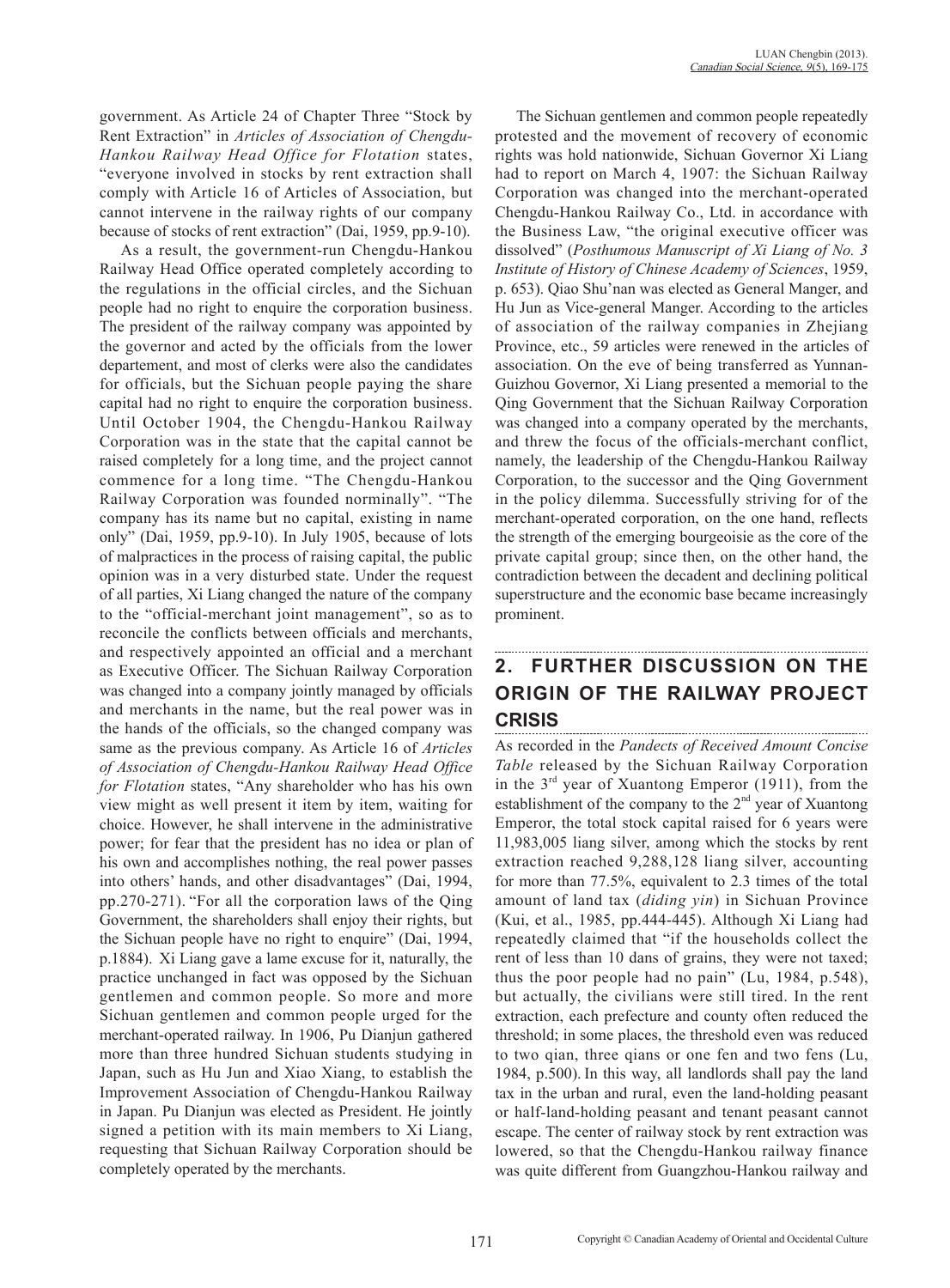Beijing-Hankou railway, this is also the important reason why the struggle of the latter was not intense as that of Chengdu-Hankou railway in the process of recovery of state-owned railway.

The collection of stock by rent extraction started from the orderly control, and gradually became an excessive plunder. The lowest-class people who can escape the payment in the initial system design were involved in the Chengdu-Hankou Railway Corporation, which was the largest modern capitalism enterprise established in Sichuan. The establishment of the company not only cultivated the Sichuan people with the basic financial knowledge, but also united the power of the Sichuan people because of financial cohesion, bursting out a great and tough power.

However, the stock by rent extraction disturbed the public very much, why the public was not satisfied when Qing Government exempted the stock by rent extraction in implementing the nationalization of railway? It should be understood from the trigger for the Railway Project Crisis, "telegraph". There was such statement in the telegraph released by Sheng Xuanhuai and Duan Fang to inform Wang Renwen of handling the stock capital of the Chengdu-Hankou railway, "If the stock capital needs to be repaid by the department, the department must contract foreign loans, following by Hunan and Hubei Provinces, and the capital shall be paid back by the finance of Sichuan Province" (Dai, 1994, p.585). It can be seen that the exemption of stock by rent extraction rent comes with a price, the price is to contract foreign loans, and foreign debts should be repaid by the finance of Sichuan Province. In fact, that is the revision of Zhang Zhidong's policy of contracting foreign loans. Sheng Xuanhuai's representative in the advisory council made an excuse, what was called was, "Lu Mengxiong, special agent, said again: raising a loan started with Zhang Wenxiang, now, our department only continued to that policy! Li Wenxi, senator, said: it was stipulated by Zhang Wenxiang, and was in a draft contract. In addition, it was not signed for a long time, why it cannot be delayed this year? Besides, the draft contract only stipulated for the Guangzhou-Hankou railway, not the Chengdu-Hankou railway. Lu Mengxiong, special agent, said, this was a legal issue, but became just the modification of the draft contract in our department by mail" (Dai, 1994, p.1673).

Zhang Zhidong consistently advocated the political view of contracting foreign loans, "the governor has no idea or plan of his own and accomplishes nothing, time flies... in November of the last year, I had stipulated the loan in the articles of association well; thus the railway right would not be lost, without any disadvantages. It was hereby stated" (Dai, 1994, p.470).

"I checked and ratified these provisions item by item, and argued that the loan and the construction of railway are two different things. There was no loss for China's economic rights and sovereignty. There was a small amount of discount, which was unprecedented in Chinese history of loan" (Dai, 1994, p.471). When the Qing Government designed the railway financial policy; basically, it originated from Zhang Zhidong, and inherited by Sheng Xuanhuai, and a consistent tone is not to lose the sovereignty. However, the foreign debts were required to be repaid by the finance, undoubtedly, which would touch the Sichuan people's concern about the existing capital of the railway company. There were two handling methods for the railway stock capital mostly concerned by the Sichuan people stipulated in the "telegraph":

A. The corporate stocks were allowed to be changed into national railway stocks regardless of civilian shareholder, merchant shareholder and official shareholder, with 6 ‰ guaranteed interests. The returning term must be prescribed for the stocks. It was allowed to share out the margin of profit, to mortgage them in Da Qing Bank and Bank of Communications.

B. If the shareholders were willing to change the corporate stocks into the national guaranteed stocks, the waste capital of the company over the years, in addition to bad debts, needs not to be converted into the capital stock. If there were a margin of profit in the future, they would be covered respectively, showing the solicitude (Dai, 1994, p.471).

The shareholders of the Chengdu-Hankou railway may not reduce their profits, but the actual burden of the railway in a large proportion of stock by rent extraction was reduced. From the perspective of real earnings, there is a little difference between the merchantoperated company and the state-owned company for the shareholders, which is also the reason why the Qing Government had "ineffable surprise" in the face of the Railway Project Crisis. In other words, the nationalizing policy of the Qing Government used the experiences of Germany and Japan, having its rationality from the technical level. The advocates for the merchant-operated railway realized that, to a certain extent, whether the railway should be operated by the state or by the merchant was not a legal issue, but an economic policy.

"Different countries have different policies of railway, so their systems are different. Nowadays, there are four types of practices: the merchants own and manage the industries; the merchants own the industries which are managed by the government ; the state own the industries which are managed by the merchants; the state own and manage the industries" (Dai, 1994, p.167). The form of railway finance is not confined to the state-owned or private-owned or government-merchant joint management forms, the key is that the government providing the stateowned capital should have enough credit in politics and economics, fully consider the benefits of private capital, and give necessary attention and response to reasonable political demands.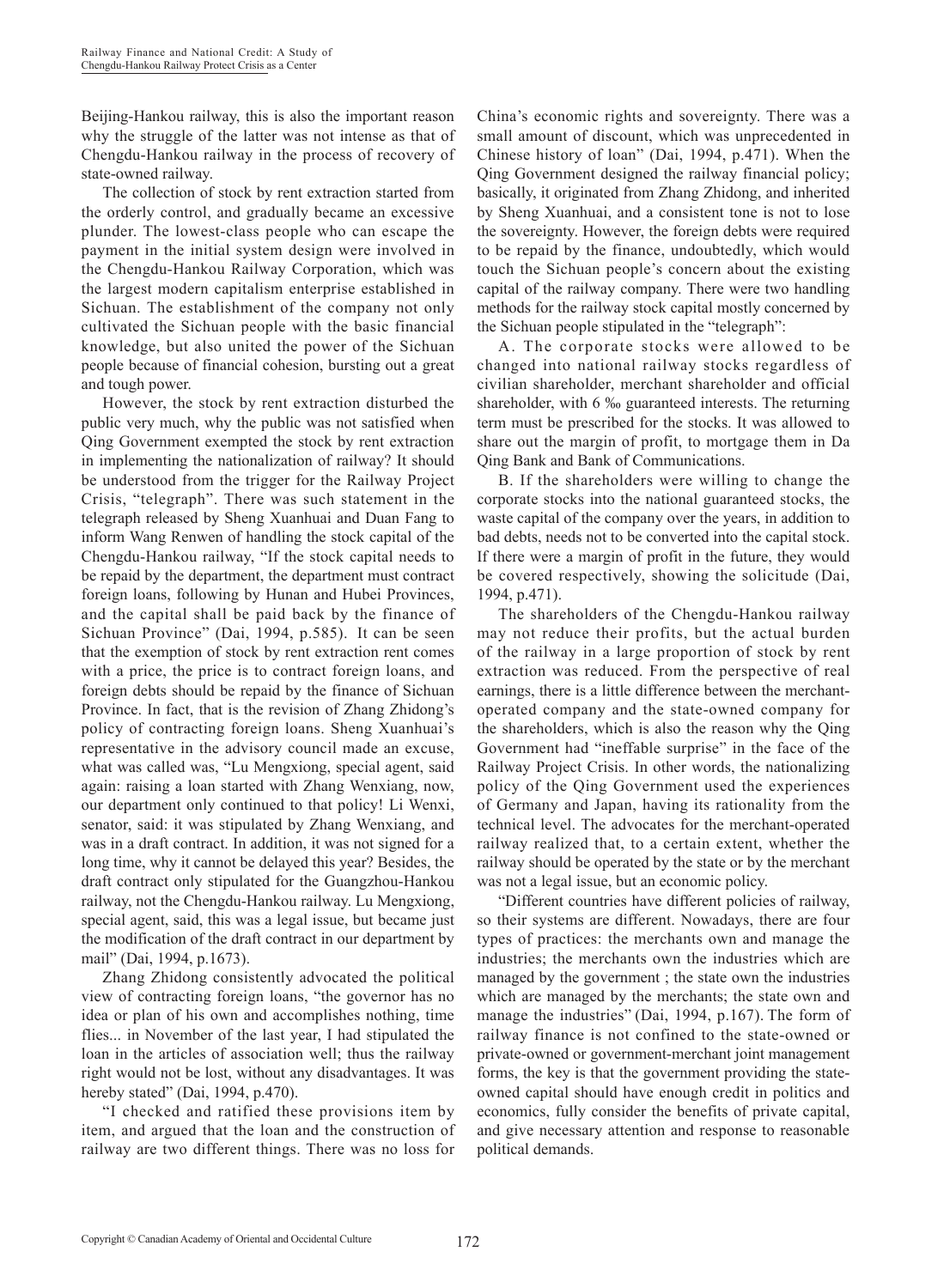# **3. RAILWAY FINANCE FROM THE VISION OF NATIONAL CREDIT**

Zhao Erfeng argued in the telegraph dated of July  $5<sup>th</sup>$  of the  $3<sup>rd</sup>$  year of Xuantong Emperor's reign, "at the beginning, the Sichuan people complied with the imperial edict 'the railway is nationalized, and whether to conditionally subscribe relevant stocks is at the disposal of the Sichuan people', there was no objection. When the loan contract was concerned, there were disputes about the railway and contract. Everyone thought that the contract was based on Zhang Wenxiang's draft contract, but the original one was not applicable in Sichuan. At present, Yikui was replaced by Jinghan, so people were not reconciled. Furthermore, Sichuan Province used its own capital to build the railways in other provinces, for consideration of the public benefit. Without the resolution of the shareholders, the stocks were taken back, violating the initial intention of the Sichuan people, and deviating from the imperial edict "whether to conditionally subscribe relevant stocks is at the disposal of the Sichuan people". Especially, the common people were retained by the provisions in the contract, with the loss of sovereignty, same as other countries owning the railway in China, which would bring a great misfortune to China. Therefore, in the merchants' strike and students' strike, the Sichuan people were so determined. "If the Qing Government showed solicitude for the Sichuan people, the Sichuan railway was temporarily operated by the merchants, and the bill of loan and construction of railway was presented to the advisory council for resolution. If the bill did not pass, there would be no different opinion". The situation described in the telegraph shows us the consequences that the Qing Government broke its double promises to the Sichuan people in politics and economy. As for the railway problem, the performance by the governors, shareholders and other interest groups showed that there was a deep political confrontation between the central government and local authorities. The Railway Protection Comrades combined the economic purpose with the political purpose, which can be proven from the slogans "the railway should be operated by the merchants" and "all government affairs should be revealed for public opinion". These slogans originated from the imperial edict of 1898 Political Reform by Guangxu Emperor, revealing that the Railway Protection Comrades had the reforming tendency of Guangxu Emperor. They did not want to overthrow the Qing Dynasty, but seek for the new systems, i.e. the distribution of political powers and the system of representation.

The Chengdu-Hankou Railway Project Crisis occurred under the national political background of the movement of parliament petition launched by the constitutionalists, and reached its climax at the end of the  $2<sup>nd</sup>$  year of Xuantong Emperor's reign. In September 23 of the same year, 18 governors, grand coordinators, generals and commanders, led by Xi Liang, Governor General of three northeast provinces of China, jointly presented a memorial to the emperor, demanding "the central government should immediately organize the cabinet, and an imperial edict is hereby issued that the parliament will be founded next year". The Qing Government launched the cabinet composed of 13 people under pressure, including only 4 Han officials, i.e. Xu Shichang, Tang Jingchong, Sheng Xuanhuai and Liang Duiyan, 9 Manchu, i.e. Yi Kuang, San Qi, Zai Ze, Zai Xun, Pu Lun belonging to the hereditary title of nobility in the imperial clan, Shao Chang belong to House of Aisin Gioro and Shou Qi belong to the imperial clan. Among them, the Manchu nobiliti accounts for the majority in the cabinet, including the royal family occupying the majority, so the cabinet was called "the royal cabinet".

The royal cabinet came into being, showing the truth that Qing Government's fake constitutionalism and real centralization were edging into the light. After the imperial edict was issued, the public opinion was seething with indignation. On May 14 of the  $3<sup>rd</sup>$  year of Xuantong Emperor's reign, the representatives who hurried to the second federation of the Provincial Assembly in Beijing presented a memorial to the Censorate, proposing that the royal cabinet was incompatible with the constitutional monarchy, warning that if the Qing Government supported the royal cabinet, the public would doubt that the central government had the intention to fundamentally eliminate the constitutional decree", "the fundamental principles to administer a country was shaken, then a dramatic change would be latent".<sup>2</sup> What was exchanged after the advice in earnest was the rebuke in stern words and the rebuff by the Qing Government, the constitutionalists were disappointed and upset, and published a *Declaration to the Chinese People*, showing "the hope was dead" after the imperial edict was issued. The Qing Government was really stubborn, and completely lost the confidence of the people, so the revolution would not be avoided, the constitutionalists began to seek for another way out (Xu & Dong, 1993, p.486).

Accompanied with the loss of political credibility, the economic credit of the Qing Government was completely lost. The breach of faith started with Zhaoxin stock implemented by the Ministry of Revenue in February of the  $24<sup>th</sup>$  year of Guangxu Emperor's reign. The content and nature of Zhaoxin stock were similar to those of the Chengdu-Hankou railway finance, namely, the stocks

<sup>1</sup> Literature Library of Palace Museum, *Collection of Documents*,  $23<sup>th</sup>$  series, Sichuan Railway Cases in the  $1<sup>st</sup>$  year of Xuantong Emperor's reign of Qing Dynasty, pp.1-2. the edition of the Palace Museum in 1930, quoted from Lu Zijian: *Sichuan Financial Historical Materials in the Qing Dynasty* (Edition 1 in June 1984), Publishing House of Sichuan Academy of Social Science, p.498.

<sup>2</sup> *Eastern Miscellany*, in May 1872, the 8<sup>th</sup> year of Guangxu Emperor's reign, No.6, *Chronicle of Events in China*.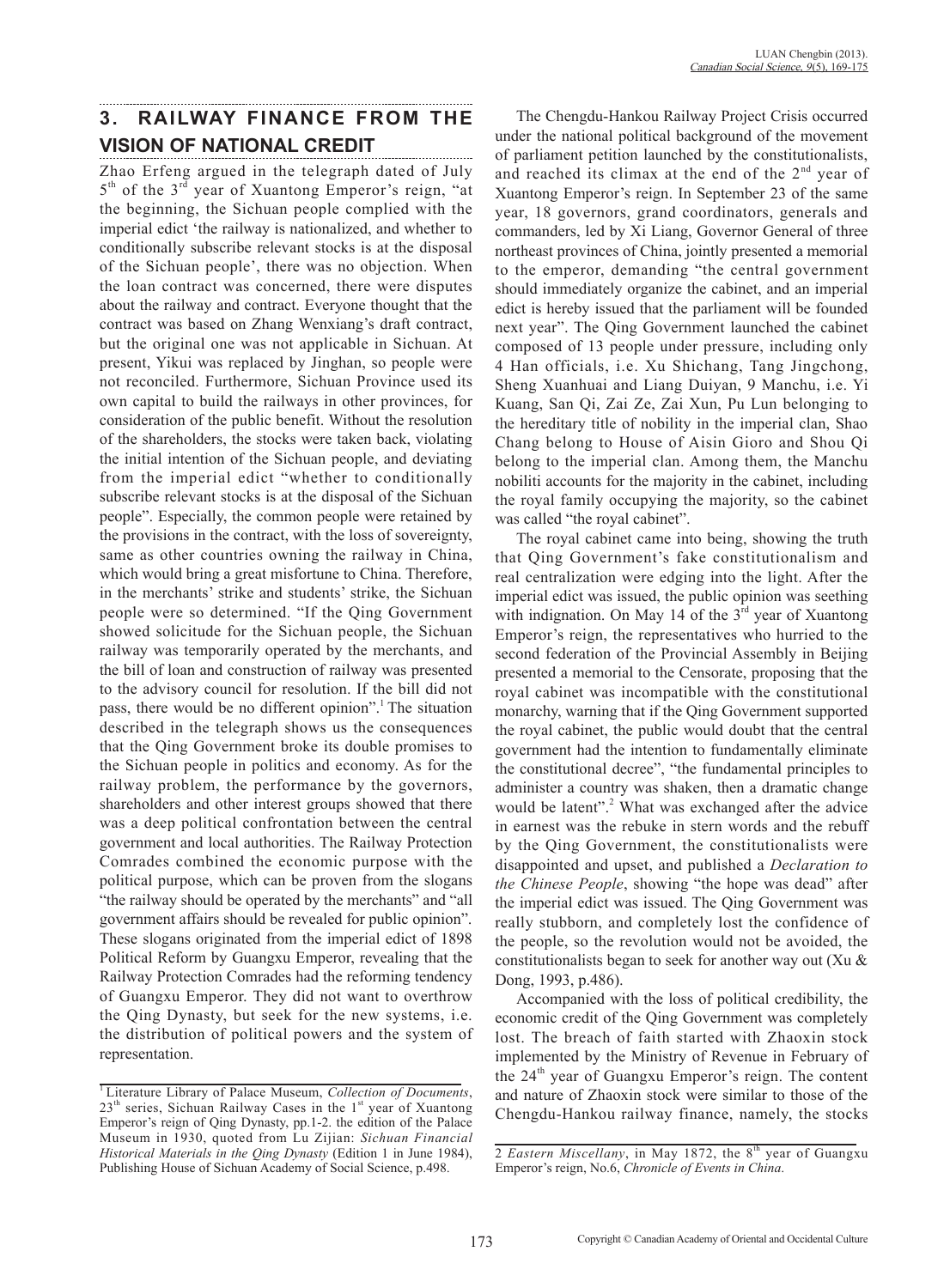belong to the national debt finance supported by the state power, with a predetermined rate of return. "the Ministry of Revenue issued Zhaoxin stock, compiled its serial number and word size, 500,000 pieces of stock certificates per value of 100 liang silver, amounting to 50,000,000 liang silver; 20,000 pieces of stock certificates per value of 1,000 liang silver, amounting to 20,000,000 liang silver; in a total of 100,000,000 liang silver. In addition, the Zhaoxin Bureau was established in the Ministry of Revenue, and the clerks and managers were selected". "The stock capital would be repaid in 20 years, at 5‰ of annual interests, without increase in Leap Year. In the first 10 years, only debt interests would be repaid but not the principal; in the latter 10 years, both interests and principal would be repaid, and the interests would be reduced accordingly. In each repaying time, officials, merchants and civilians can ask for payment after presenting the stock for inspection. Since the first year, the stock certificate would be cut one square after each reimbursement. After 20 years, the interests and principal would be repaid completely, namely, the stock certificates shall be handed in for cancellation." "The stock can be endorsed for mortgage purchase, which was same as the industrial voucher. But the mortgage purchase should be put on record in the Zhaoxin Bureau."<sup>3</sup>

Because of its similarity, the Qing Government having the economic credit bankruptcy caused by the event of Zhaoxin stock still cannot receive the fundamental support from the Sichuan people, although they thought that the nationalization of railway was reasonable and lawful.

"Over the past few years, the Sichuan people regarded the Sichuan railway as the lifeblood, and were moderate in dieting and clothes, but still purchased the stocks as usual. At present, the Chengdu-Hankou railway should be owned by the state, the committee was checking the revenue and expenditure of the company, and the rental stock bureau dealt with the procedures, which cannot be completed for a short time. When paying the interests and exchanging for the stock certificates, they would often negotiate with the Sichuan people. Under the infinite royal graciousness, the stock by rent extraction was ceased suddenly, for fear that the imperial edict was misunderstood, all the stocks purchased before became the donations, just like Zhaoxin stock last year, mining stock in adjacent provinces and so son" (Dai, 1994, p.611).

"Taking Xuanhan County as an example, in the 24th year of Guangxu Emperor's reign, the Qing Government was decayed, and national treasury was exhausted. So Qing Government urged the Ministry of Revenue to issue 100,000,000 pieces of stocks, for borrowing the private capital in each county, 10 liang silver per share, at several milli percent of interests. The principal would be repaid in different years, called Zhaoxin, representing no deception. The bureau was set up in Wenchang Palace, entrusted the gentlemen for supervising and handling. The county was the first level to handle those stocks, raising the stock capital of 7000 liang silver. Then the stocks were assigned to the officials and merchants, amounting to 9000 liang silver, and all the stocks were purchased. However, the state system was damaged, and the imperial edict was ceased. Those who purchased the stocks had waited for several years, but having no interests, even the principal cannot be repaid. So at that time, there was a statement "Zhaoxin cannot be trusted", that was a money-making scam!... since then, though under the infinite royal graciousness, spacious and flat roads were built, all national politics would be innovated, and the constitutionalism was prepared, for implementation, how plain and honest the people are! People left and ignored them, covering their ears, and answered back sarcastically, "giving me means exploiting me, just like Zhaoxin stock." No people believed in and responded to it! The Qing Government was trying to cheat us in the territory with the population of 400,000,000 people. At the beginning, we had doubt, then rebelled against it, ultimately, accelerated its death (Lu, 1984, p.447). There were records that Zhaoxin Stock had no good faith in Fuzhou, Guang'an County, Dazhu County, Jiangjin County, Ba County, Zizhou, Santai County, Qianwei County and so on (Lu, 1984, pp.445-449).

This matter lasted six or seven years from starting to collect the stock capital to Xinhai year. The people's wisdom was gradually developed, and the understanding also became popular gradually. In spring of the  $3<sup>rd</sup>$  year of Xuantong Emperor's reign, the imperial edict was delivered by mail, requesting Minster Sheng Xuanhuai to make the planning for national railway, considering the Chengdu-Hankou railway as the main trunk, which would be owned by the state. The Sichuan people were afraid that, after the nationalization, previous works and future benefits all would be lost. Moreover, they feared that their stock capital would serve the Qing Government just like Zhaoxin stock. Therefore, the gentleman presented a memorial to the governor firstly, and begged him to transfer it to the emperor, requesting the emperor revokes this command.

## **CONCLUSIONS**

In the face of the complete loss of credit by Qing Government in politics and economy, Sheng Xuanhuai had to "make bricks without straw". Under the serious situation that the national treasury was exhausted, the chip in hand was to only rely on the faith of the Chinese people for the Qing Government. It is a paradox of

<sup>3</sup>*Continuation of Donghua Record, Guangxu, 143,* p3-5. quoted from Lu Zijian: *Sichuan Financial Historical Materials in the Qing Dynasty*  (Edition 1 in June 1984), Publishing House of Sichuan Academy of Social Science, p. dynasty, sichuan academy of social sciences press, p. 437.